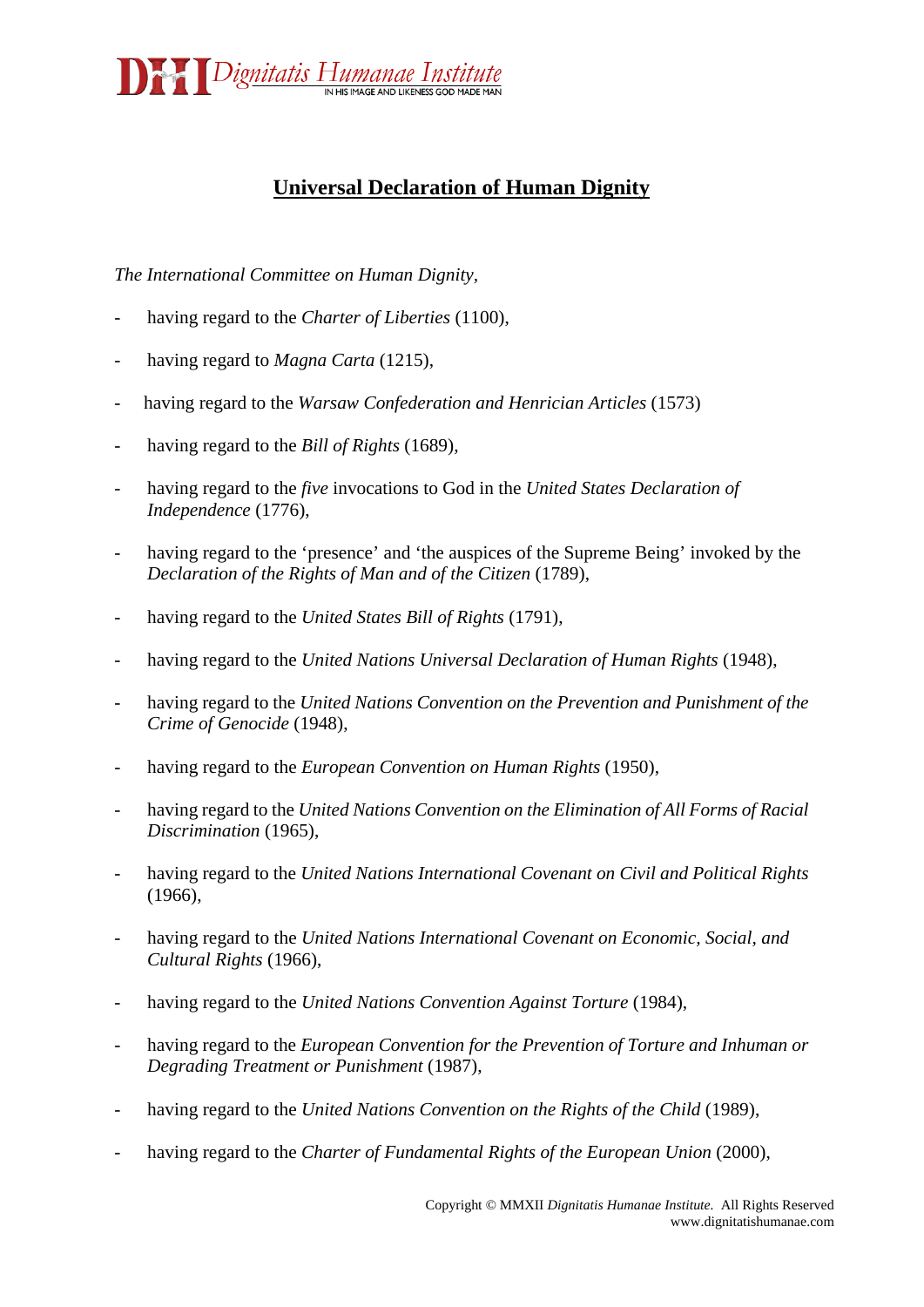

- A. whereas the true nature of Man is that he is not an animal, but a *human being* made in the *image* and *likeness* of God, his creator,
- B. whereas it is precisely the *imago Dei* that Man acknowledges within himself with such profound awe and respect to call human life *sacred*; and to which the moral sense testifies certain properties as being inalienable; indelible in every single human life from conception until natural death,
- C. whereas these properties have come to be known in the modern, secular state as 'fundamental human rights',
- D. whereas the most complete expression of human dignity is therefore to be found only in recognising Man's true anthropological and existential nature, and that this recognition lies at the foundation of all that the world calls *civilisation*,
- E. whereas in recognising Man's rights as intrinsic to his *being*, and not the product of legal charters is essential to sustaining liberty in a free society, work done to promote such a view of human dignity thereby promotes the foundation of all human rights,
- F. whereas it is impossible to deny the *source* of Man's transcendent dignity, and at the same time maintain that such dignity exists, yet the school of humanism tried to do just this, and with its inevitable failure, Man has been left in the precarious state of having no *inherent* rights other than those which the social community deigns to confer on him,
- G. whereas belief that the State is the source of our human rights might be called *inauthentic* human dignity,
- H. whereas that which is most sacred about Man is beyond human description because it comes from God – *image* and *likeness* – who is himself ineffable, and that international charters can only leave Man diminished by the attempt to literalise the ineffable,
- I. whereas these insights are needed to maintain the *balance* between the rights of the individual and the power of the State, and that therefore recognition of Man's dignity affects society's ability to organise itself in a *virtuous* way politically, so that this balance never crosses the tipping point,
- J. whereas the proper relationship between the individual and the State is that the latter exists to serve the former, not *vice versa*,
- K. whereas it is the recognition of the dignity of Man that is most lacking in our society, not rights, and that this imbalance must be redressed,
- L. whereas the mutuality of the parallel concepts of human rights and human dignity, and their interdependence, is definitively institutionalised in the Preamble of the *Universal Declaration of Human Rights*: "Recognition of the inherent *dignity* and of the equal and inalienable *rights* of all members of the human family is the foundation of freedom, justice and peace in the world",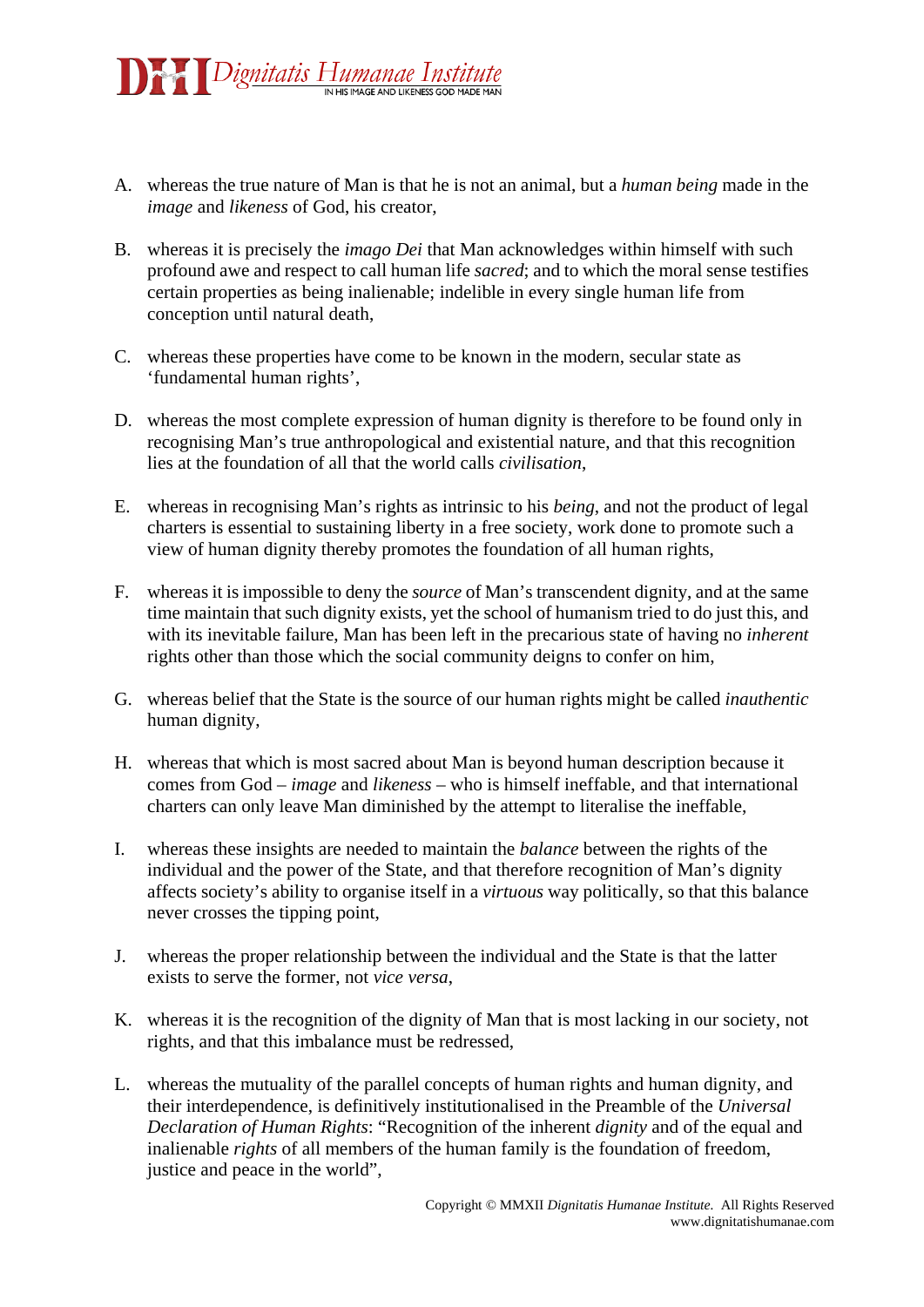

- 1. SOLEMNLY PROPOSES that people form their politics out of their most deeply-held principles and convictions;
- 2. PROFOUNDLY ACKNOWLEDGES that a society which holds within the very deepest vault of its culture a belief that God's fullest revelation to Mankind was in the person of Jesus Christ; that he created all men equal, that the central commandment to his people was for them to love one another, that Man is the purposeful creation of a benevolent God; such will have a very different political praxis from one which believes Man to be an accidental and meaningless product of survival of the fittest; the exultation of the strong and the elimination of the weak, nature red in tooth and claw;
- 3. EMPHATICALLY BELIEVES that although the Christian faith is the historic source of Man's political dignity, those who do not believe in God lose nothing when those who do articulate the basis for their own dignity;
- 4. DECISIVELY RECOGNISES that this *Declaration* is not a vehicle for proselytism, yet there are many legislatures that include MPs who understand that Christianity is not inimical to the principal values cherished by society and that it is in fact the spiritual midwife of them;
- 5. EARNESTLY RECALLS that such ideas as the inviolable and inalienable rights of the human person, universal suffrage, the rule of law and equality before the law are specifically manifestations of the Judaeo-Christian tradition; even if individual proponents of these causes were not consciously acting because of religious imperatives;
- 6. HUMBLY SUGGESTS that as they are accepted today, these qualities have never evolved naturally in any non-Christian society;
- 7. URGENTLY NOTES that failing to address the basis of the infinite value of each human life, legislatures around the world are currently engaged in a dangerous agenda based on a distorted understanding of the human person which is literally fatally flawed – the precepts upon which human rights are founded are being hollowed out and undermined; and that this agenda continues to corrupt Man's true nature, eroding the dignity of life and diminishing the humanity of Man;
- 8. RESOLUTELY DETERMINES that the promotion of human dignity should not be misunderstood as a demonstration of exclusion or intolerance towards other religions, and that indeed, other religions exist around the world quite securely, and their influence in shaping their own cultural and political milieux can be readily discerned and observed;
- 9. REMAINS KEENLY AWARE that Western Civilisation is a historical collection of countries with strong identities formed and influenced through the Christian Faith; and that it is only through the full, conscious and active participation of this Faith in the public square that recognition of the *imago Dei* can be most authentically nourished;